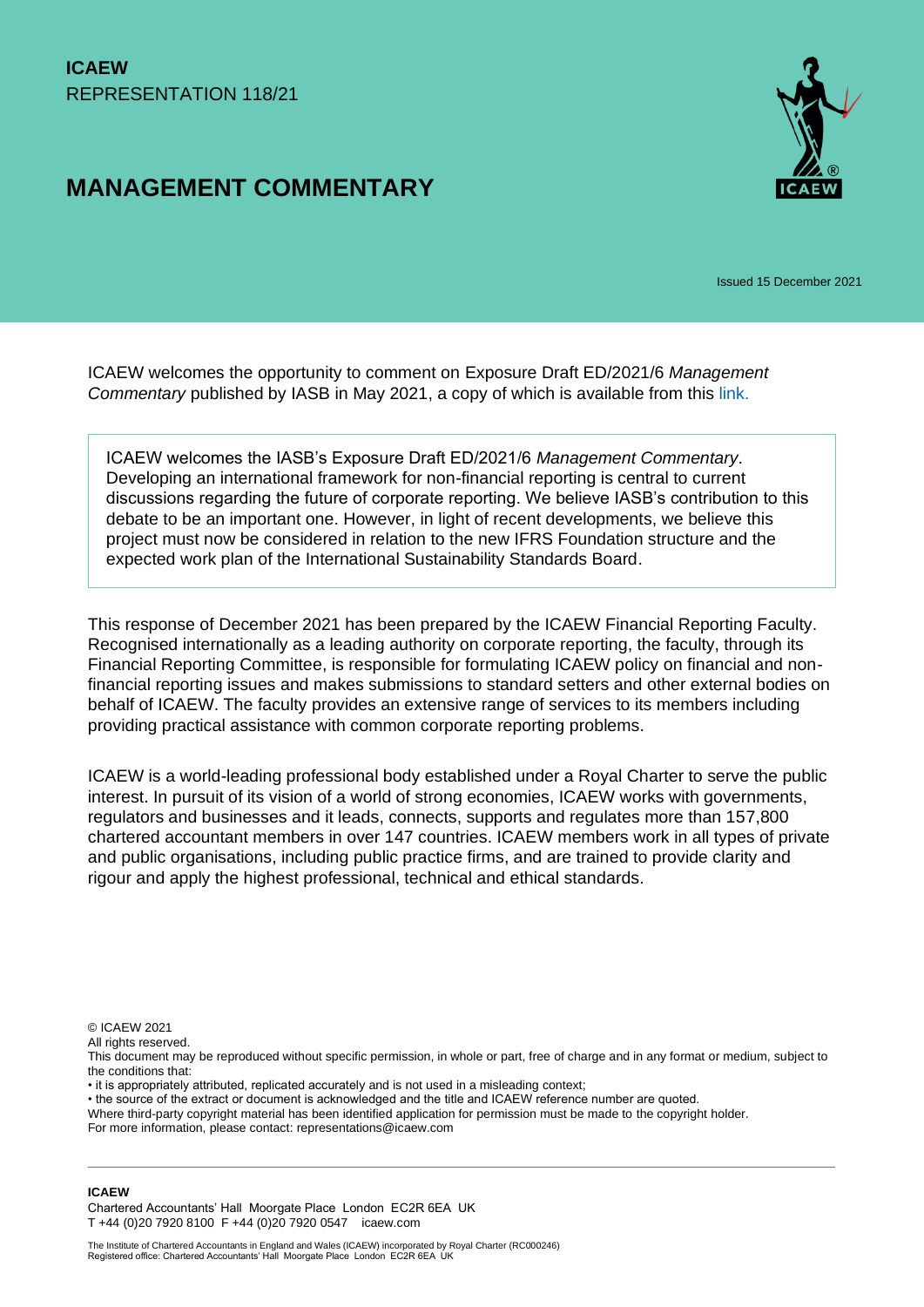#### **KEY POINTS**

#### **TIME TO REFLECT ON PROJECT**

- 1. ICAEW welcomes the IASB's Exposure Draft ED/2021/6 *Management Commentary*. In our view, non-financial information (or management commentary) ranks alongside financial information in terms of its importance in improving understanding of how a company creates and maintains enterprise value. It can also provide crucial information about a company's impacts on its external environment, which is seen as essential to improving transparency and driving better corporate behaviour over time. Developing an international framework for reporting on non-financial matters is central to current discussions regarding the future of corporate reporting. We believe the IASB's contribution to this debate to be an important one, although as discussed below, it must now be considered within the context of recent developments relating to international sustainability reporting standards.
- 2. The establishment of the International Sustainability Standards Board (ISSB) in November 2021 is a major development and marks the first step towards the development of a global base line for sustainability reporting. We believe the draft Practice Statement 1 *Management Commentary* (Practice Statement) must now be considered in relation to the new IFRS Foundation structure and the expected work plan of the ISSB. This is not to say that the IASB should pause work on this project, but rather it is essential that the next stage is carried out in conjunction with the ISSB. Some important questions that will need to be considered include:
	- Where should the Practice Statement sit within the new IFRS Foundation's structure ie, under the IASB, the ISSB, or straddling both boards?
	- What should be the objective of the Practice Statement, taking into account the work of the IASB and expected work of the ISSB?
	- What changes need to be made to the draft Practice Statement in light of the above assessments?
- 3. We have set out our views on each of these questions in the following paragraphs.

#### **DEVELOPING A FRAMEWORK FOR INTEGRATED CORPORATE REPORTING**

- 4. We believe that there is a real and urgent need for an overarching framework for integrated corporate reporting which not only provides the conceptual underpinnings for management commentary but also the interrelation of management commentary with financial statements.
- 5. We are concerned that, if the Practice Statement remains under the remit of the IASB alone, there is a risk that a similar but separate framework will need to be developed under the ISSB which would lead to an unhelpful overlap and confusion. We have also observed some potential overlap between the guidance in the draft Practice Statement and what we might expect to appear in future IFRS Sustainability Disclosure Standards issued by the ISSB. In our view, management commentary forms part of the annual report and should house the information required by sustainability standards such as the IFRS Sustainability Disclosure Standards.
- 6. Taking into account the above, we believe the draft Practice Statement should be reconfigured such that:
	- Part of the existing Practice Statement forms an element of an overarching framework for integrated corporate reporting which helps preparers provide a narrative that sets the context for explaining company's performance in the period and describes the company's enterprise value creation. This framework would be positioned above the IASB and ISSB standards and include corporate reporting principles such as enterprise value creation, connectivity, and the capitals and resources upon which a company depends (drawing on the <IR> Framework).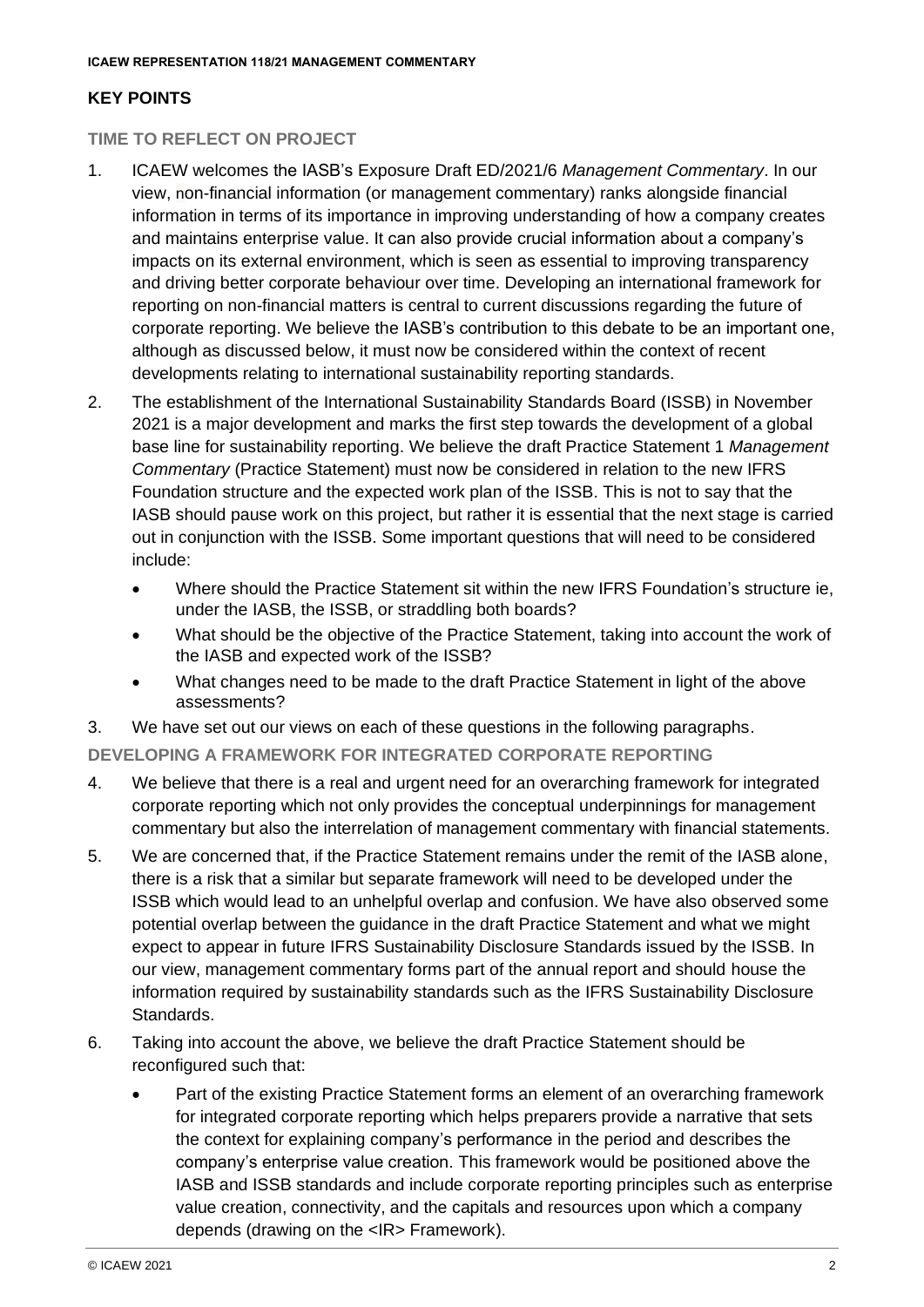#### **ICAEW REPRESENTATION 118/21 MANAGEMENT COMMENTARY**

- Other aspects of the Practice Statement might then be more relevant to a general standard for the presentation of sustainability-related information, taking account of the four pillars of governance, strategy, risk management and metrics and targets, together with requirements for describing the financial impact of sustainability-related matters. In doing so, consideration would need to be given to the recent publication of the *[General](https://www.ifrs.org/content/dam/ifrs/groups/trwg/trwg-general-requirements-prototype.pdf)  [Requirements for Disclosure of Sustainability-related Financial Information Prototype](https://www.ifrs.org/content/dam/ifrs/groups/trwg/trwg-general-requirements-prototype.pdf)* by the IFRS Foundation's Technical Readiness Working Group (TRWG), as this will form the basis of the ISSB's own work on this area.
- 7. While taking such an approach will require a re-think of some aspects of the draft Practice Statement, we believe it cuts to the core issue that needs to be addressed ie, to enable a joined up corporate reporting system with clear conceptual underpinnings that is sufficiently flexible to accommodate the evolving development of the ISSB and its IFRS Sustainability Disclosure Standards.
- 8. It is within this context that we have reviewed the draft Practice Statement ie, we have considered the proposed content on the assumption that it will partly form the basis of an overarching framework. For this reason, we do not comment in detail on all aspects of the consultation but rather focus on more fundamental aspects that should be considered in the next stage of this project.

# **ANSWERS TO SPECIFIC QUESTIONS**

#### *Question 1: The financial statements to which the management commentary relates.*

*Paragraph 2.2 proposes that management commentary identify the financial statements to which it relates. That paragraph further proposes that, if the related financial statements are not prepared in accordance with IFRS Standards, the management commentary would disclose the basis on which the financial statements are prepared.* 

*The Exposure Draft does not propose any restrictions on the basis of preparation of the related financial statements (for example, it does not propose a requirement that financial statements be prepared applying concepts similar to those underpinning IFRS Standards).* 

*Paragraphs BC34–BC38 explain the Board's reasoning for these proposals.* 

- *(a) Do you agree that entities should be permitted to state compliance with the revised Practice Statement even if their financial statements are not prepared in accordance with IFRS Standards? Why or why not?*
- *(b) Do you agree that no restrictions should be set on the basis of preparation of such financial statements? Why or why not? If you disagree, what restrictions do you suggest, and why?*
- 9. Generally speaking, we have found the draft Practice Statement to be written in such a way that suggests that management commentary is supplementary to the financial statements. However, in our view, management commentary is central to how a company explains what it does and how it generates and maintains enterprise value. The financial statements should then support and interconnect with the management commentary.
- 10. We believe it is helpful for the management commentary to identify the accompanying general purpose financial statements and to disclose the basis upon which those financial statements have been prepared (whether that is under IFRS or another framework). We also believe it would be helpful to require disclosure in the management commentary of the basis and/or framework(s) upon which it has been prepared, for example, this might be the IFRS Sustainability Disclosure Standards issued by the ISSB.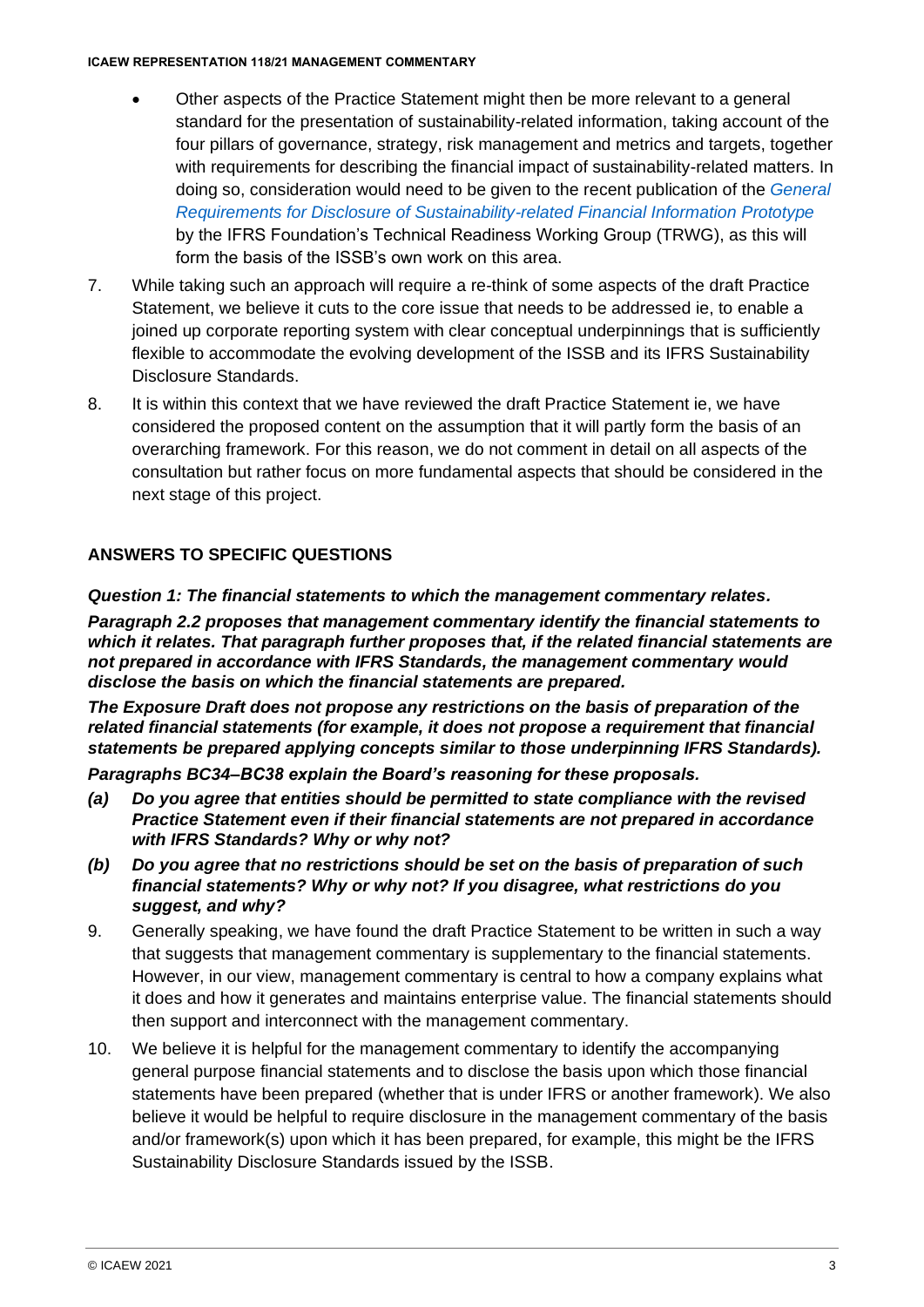#### *Question 2: Statement of compliance*

*Paragraph 2.5 proposes that management commentary that complies with all of the requirements of the Practice Statement include an explicit and unqualified statement of compliance.* 

*Paragraphs BC30–BC32 explain the Board's reasoning for this proposal.* 

#### *Do you agree? Why or why not?*

*(b) Paragraph 2.6 proposes that management commentary that complies with some, but*  not all, of the requirements of the Practice Statement may include a statement of *compliance. However, that statement would be qualified, identifying the departures from the requirements of the Practice Statement and giving the reasons for those departures.* 

#### *Paragraph BC33 explains the Board's reasoning for this proposal.*

#### *Do you agree? Why or why not?*

11. While we do not object in principle to the proposal to include a statement of compliance, we suggest that this is a matter that should be revisited as part of the next stage of this project. We note that management commentary is often adopted within the context of local mandated reporting requirements. It may, therefore, be too early to introduce compliance requirements within the Practice Statement (or its successor) as it should be for local regulators to decide on this matter, at least at this stage.

#### *Question 3: Objective of management commentary*

#### *Paragraph 3.1 proposes that an entity's management commentary provide information that:*

- *(a) enhances investors' and creditors' understanding of the entity's financial performance and financial position reported in its financial statements; and*
- *(b) provides insight into factors that could affect the entity's ability to create value and generate cash flows across all time horizons, including in the long term.*

*Paragraph 3.2 proposes that the information required by paragraph 3.1 be provided if it is material. Paragraph 3.2 states that, in the context of management commentary, information is material if omitting, misstating or obscuring it could reasonably be expected to influence decisions that investors and creditors make on the basis of that management commentary and of the related financial statements.* 

*Paragraphs 3.5–3.19 explain aspects of the objective, including the meaning of 'ability to create value'.* 

#### *Paragraphs BC42–BC61 explain the Board's reasoning for these proposals.*

*Do you agree with the proposed objective of management commentary? Why or why not? If you disagree, what do you suggest instead, and why?*

- 12. In our view, the proposed objective of management commentary focusses too heavily on providing a supporting narrative to the financial statements. As noted in the response to question 1, however, we believe the primary objective of the management commentary is to enable assessments of how the entity has performed in the period and how it creates and maintains value ie, to enable assessments of enterprise value creation.
- 13. Understanding the entity's financial performance and financial position is one part of the wider objective of providing information on an entity's broader enterprise value creation. Therefore, we believe the objective of the management commentary should be revised to focus primarily on enabling assessments of an entity's enterprise value creation. In addition, we suggest that the guidance on enterprise value creation might helpfully be reviewed again. We are aware of concerns that the current guidance could be interpreted too narrowly ie, it may not be clear that a company should consider broader matters such as its purpose, strategy and wider non-financial reporting matters that are relevant to its ability to create and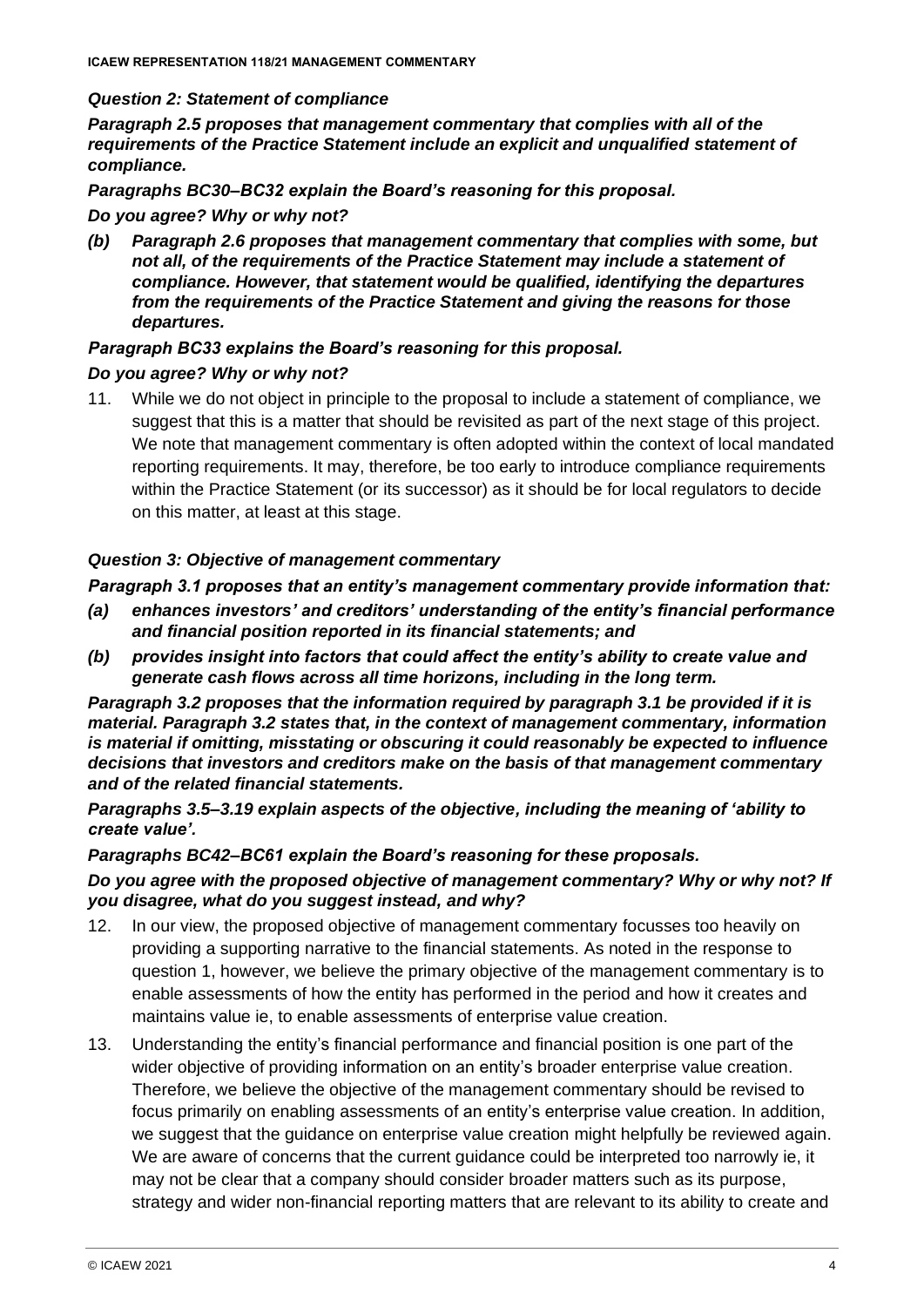maintain enterprise value. As noted elsewhere in this response, it will be important to work alongside the ISSB when reconsidering or developing guidance on this subject.

#### *Question 4: Overall approach*

#### *The Exposure Draft proposes an objectives-based approach that:*

- *(a) specifies an objective for management commentary (see Chapter 3);*
- *(b) specifies six areas of content for management commentary and, for each area of content, disclosure objectives that information provided in management commentary is required to meet (see Chapters 5–10);*
- *(c) gives examples of information that management commentary might need to provide to meet the disclosure objectives (see Chapter 15); but*
- *(d) does not provide a detailed and prescriptive list of information that management commentary must provide.*

*Paragraphs BC69–BC71 explain the Board's reasoning for proposing this approach. Do you expect that the Board's proposed approach would be:* 

- *(a) capable of being operationalised—providing a suitable and sufficient basis for management to identify information that investors and creditors need; and*
- *(b) enforceable—providing a suitable and sufficient basis for auditors and regulators to determine whether an entity has complied with the requirements of the Practice Statement?*

#### *If not, what approach do you suggest and why?*

- 14. We agree that it is helpful to set out the six areas of content for management commentary (business model, strategy, resources and relationships, risks, external environment and financial performance and financial position).
- 15. However, we note that the draft Practice Statement does not include a section on governance. If the Practice Statement is amended and evolves to form the basis of a framework for integrated corporate reporting then it will be important to address how reporting on governance fits with management commentary, particularly as this is likely to feature in the new IFRS Sustainability Disclosure Standards to be issued by the ISSB.
- 16. We would also suggest that the IASB revisits the guidance relating to a company's strategy to avoid any perception that strategy is only relevant to the extent that it maintains the company's business model. For example, it might make more explicit the reference to a company's purpose/vision and how that interrelates with its strategy and business model.

### *Question 5: Design of disclosure objectives*

*The proposed disclosure objectives for the areas of content comprise three components a headline objective, assessment objectives and specific objectives. Paragraph 4.3 explains the role of each component. Paragraphs 4.4–4.5 set out a process for identifying the information needed to meet the disclosure objectives for the areas of content and to meet the objective of management commentary.* 

*Paragraphs BC72–BC76 explain the Board's reasoning for these proposals.* 

- *(a) Do you agree with the proposed design of the disclosure objectives? Why or why not? If you disagree, what do you suggest instead, and why?*
- *(b) Do you have general comments on the proposed disclosure objectives that are not covered in your answers to Question 6?*
- 17. While we understand the rationale for outlining the proposed disclosure objectives, we believe it has introduced unnecessary complexity. If the draft Practice Statement were to remain in its current format/position we would suggest that the level of disclosure objectives should be scaled back, perhaps focussing on the headline objectives. However, as outlined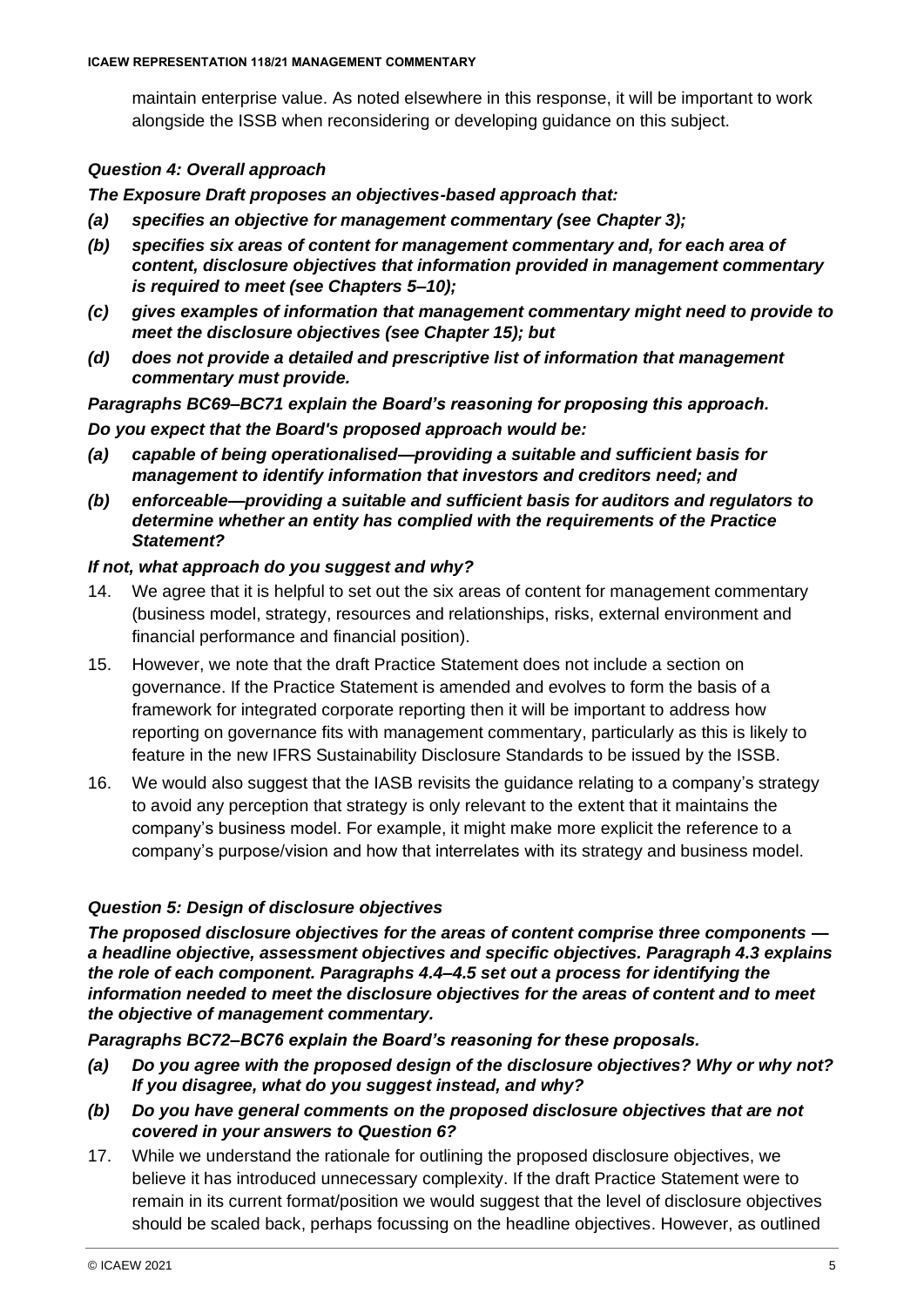above, we suggest a different direction for the Practice Statement and for this reason suggest the need for disclosure objectives is reconsidered during the next stage of this project.

#### *Question 6: Disclosure objectives for the areas of content*

*Chapters 5–10 propose disclosure objectives for six areas of content. Do you agree with the proposed disclosure objectives for information about:* 

- *(a) the entity's business model;*
- *(b) management's strategy for sustaining and developing that business model;*
- *(c) the entity's resources and relationships;*
- *(d) risks to which the entity is exposed;*
- *(e) the entity's external environment; and*
- *(f) the entity's financial performance and financial position?*

#### *Why or why not? If you disagree, what do you suggest instead, and why?*

- 18. As noted in response to question 5, the need for disclosure objectives should be reconsidered once the future direction of this project has been agreed. That said, generally speaking we believe that detailed disclosure objectives are better suited at the individual standard-setting level.
- 19. One general observation is that there could be greater guidance to highlight linkages between different content elements of the management commentary. We suggest that this is a matter to be considered further within the next stage of this project.

#### *Question 7: Key matters*

*Paragraphs 4.7–4.14 explain proposed requirements for management commentary to focus on key matters. Those paragraphs also propose guidance on identifying key matters. Chapters 5–10 propose examples of key matters for each area of content and examples of metrics that management might use to monitor key matters and to measure progress in managing those matters.* 

*Paragraphs BC77–BC79 explain the Board's reasoning for these proposals.* 

- *(a) Do you agree that the Practice Statement should require management commentary to focus on key matters? Why or why not? If you disagree, what do you suggest instead, and why?*
- *(b) Do you expect that the proposed guidance on identifying key matters, including the examples of key matters, would provide a suitable and sufficient basis for management to identify the key matters on which management commentary should focus? If not, what alternative or additional guidance do you suggest?*
- *(c) Do you have any other comments on the proposed guidance?*
- 20. In our view, it is not clear how the guidance on identifying key matters outlined in the draft Practice Statement interacts with a number of its other aspects ie, the various levels of disclosure objectives, guidance on making materiality judgements, and the examples of what might be material. We are concerned that this results in confusion and might distract from the overall message that material information on the enterprise value creation should be provided in management commentary. We suggest that simplifications to the draft Practice Statement (or its successor) are needed to ensure that this key message is not lost.

*Question 8: Long-term prospects, intangible resources and relationships and ESG matters Requirements and guidance proposed in this Exposure Draft would apply to reporting on matters that could affect the entity's long-term prospects, on intangible resources and relationships, and on environmental and social matters. Appendix B provides an overview*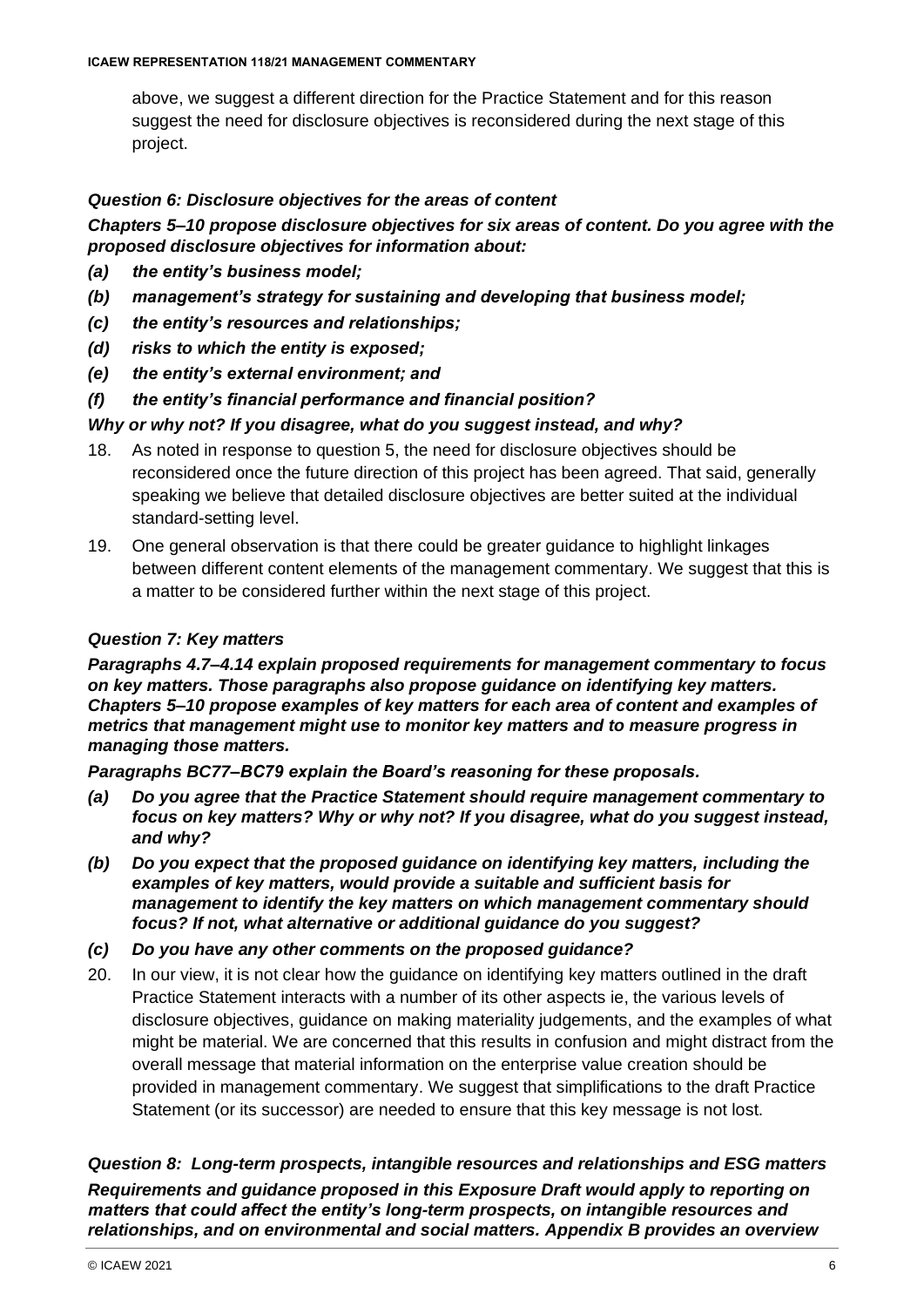*of requirements and guidance that management is likely to need to consider in deciding what information it needs to provide about such matters. Appendix B also provides examples showing how management might consider the requirements and guidance in identifying which matters are key and which information is material in the fact patterns described.*

*Paragraphs BC82–BC84 explain the Board's reasoning for this approach.* 

- *(a) Do you expect that the requirements and guidance proposed in the Exposure Draft would provide a suitable and sufficient basis for management to identify material information that investors and creditors need about:* 
	- *(i) matters that could affect the entity's long-term prospects;*
	- *(ii) intangible resources and relationships; and*
	- *(iii) environmental and social matters? Why or why not? If you expect that the proposed requirements and guidance would not provide a suitable or sufficient basis for management to identify that information, what alternative or additional requirements or guidance do you suggest?*
- *(b) Do you have any other comments on the proposed requirements and guidance that would apply to such matters?*
- 21. While we believe there is helpful guidance in Appendix B, in particular the examples showing how management might consider the requirements and guidance in identifying material information, we do not believe the Practice Statement is the right location for such detailed guidance. In particular, we believe that detailed guidance relating to ESG matters should now fall within the remit of the ISSB. On the other hand, should the Practice Statement evolve into a framework for integrated corporate reporting we suggest that one area it could helpfully cover relates to the boundary of information to be reported on within management commentary ie, whether there is an expectation that information should be disclosed on resources that the entity does not control but on which it depends (for example, water, land, ecosystems etc).
- 22. For this reason, we do not comment in detail on the detailed guidance provided in relation to long-term prospects, intangible resources and relationships and ESG matters. As previously noted, our preference is for the IASB to collaborate with the ISSB to develop an overarching framework. In doing so, we would expect much of the detail currently included in Appendix B to be located elsewhere, either within individual standards (where relevant) or as separate guidance.

## *Question 9: Interaction with the IFRS Foundation Trustees' project on sustainability reporting*

*Paragraphs BC13–BC14 explain that the Trustees of the IFRS Foundation have published proposals to amend the Foundation's constitution to enable the Foundation to establish a new board for setting sustainability reporting standards. In the future, entities might be able to apply standards issued by that new board to help them identify some information about environmental and social matters that is needed to comply with the Practice Statement.* 

#### *Are there any matters relating to the Trustees' plans that you think the Board should consider in finalising the Practice Statement?*

23. As discussed in the key points section above, we believe the establishment of the ISSB in November 2021 is a major development and marks the first step towards the development of a global base line for sustainability reporting. We believe the draft Practice Statement must now be considered in relation to the new IFRS Foundation structure and the expected work plan of the ISSB. This is not to say that the IASB should pause work on this project, but rather it is essential that the next stage is carried out in conjunction with the ISSB.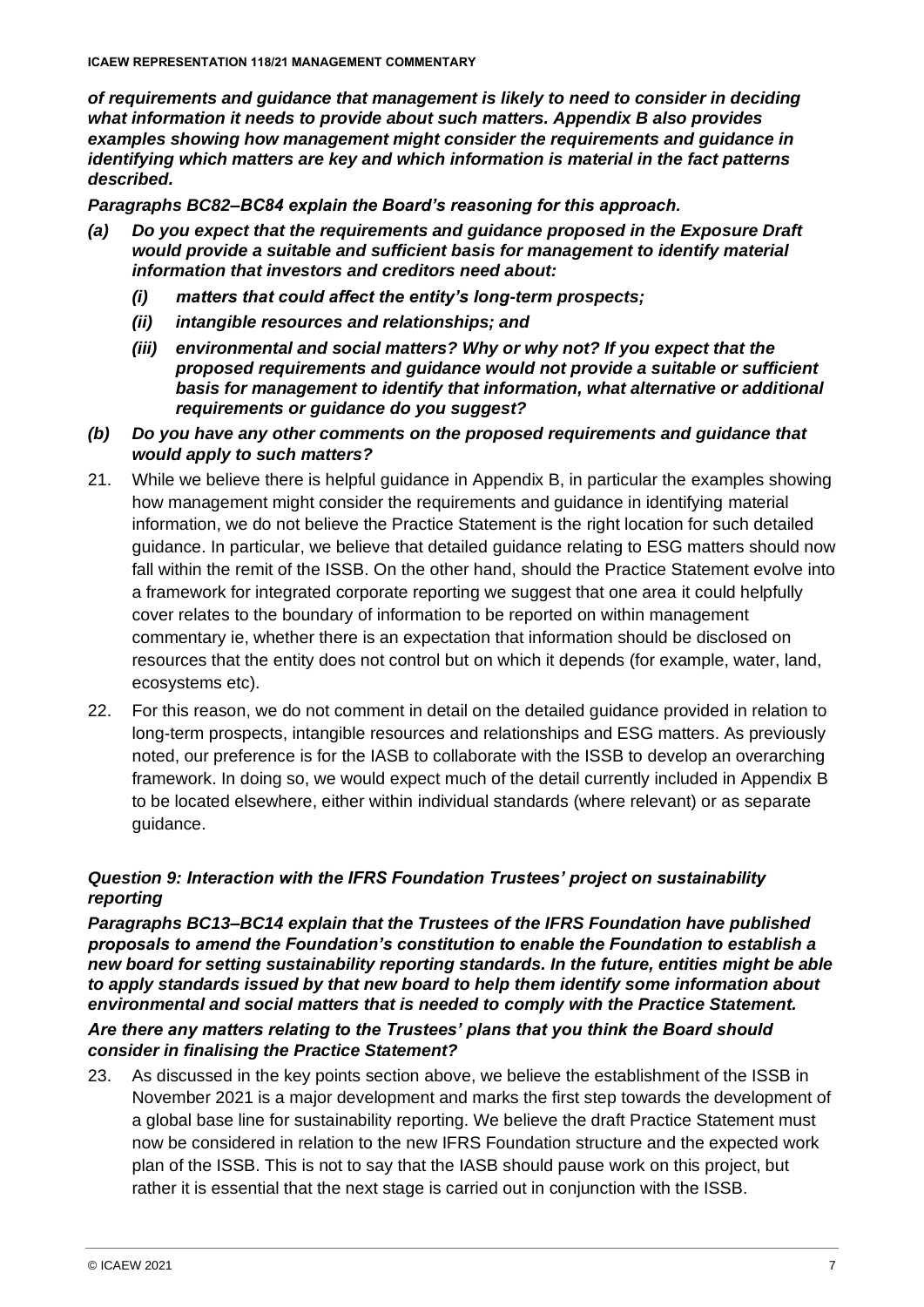#### *Question 10: Making materiality judgements*

*Chapter 12 proposes guidance to help management identify material information. Paragraphs BC103–BC113 explain the Board's reasoning in developing that proposed guidance.* 

#### *Do you have any comments on the proposed guidance?*

24. The application of materiality to non-financial information is not always well understood and greater clarification in this matter is needed to help both preparers and users. We welcome the *[General Requirements for Disclosure of Sustainability-related Financial Information](https://www.ifrs.org/content/dam/ifrs/groups/trwg/trwg-general-requirements-prototype.pdf)  [Prototype](https://www.ifrs.org/content/dam/ifrs/groups/trwg/trwg-general-requirements-prototype.pdf)* recently published by the IFRS Foundation's TRWG, which sets out a helpful clarification of materiality in relation to sustainability-related financial information. We recommend that the IASB work closely with the ISSB as it builds on the work of the TRWG when formalising any guidance on materiality for sustainability-related financial information.

#### *Question 11: Completeness, balance, accuracy and other attributes*

*(a) Chapter 13 proposes to require information in management commentary to be complete, balanced and accurate and discusses other attributes that can make that information more useful. Chapter 13 also proposes guidance to help management ensure that information in management commentary possesses the required attributes.* 

*Paragraphs BC97–BC102 and BC114–BC116 explain the Board's reasoning for these proposals. Do you agree with these proposals? Why or why not? If not, what do you suggest instead and why?* 

*(b) Paragraphs 13.19–13.21 discuss inclusion of information in management commentary by cross-reference to information in other reports published by the entity.* 

#### *Paragraphs BC117–BC124 explain the Board's reasoning for these proposals. Do you agree with these proposals? Why or why not? If not, what do you suggest instead and why?*

25. Since the publication of the draft Practice Statement, the IFRS Foundation's TRWG has published a *[General Requirements for Disclosure of Sustainability-related Financial](https://www.ifrs.org/content/dam/ifrs/groups/trwg/trwg-general-requirements-prototype.pdf)  [Information Prototype.](https://www.ifrs.org/content/dam/ifrs/groups/trwg/trwg-general-requirements-prototype.pdf)* Appendix D of the Protype sets out 'Qualitative characteristics of useful sustainability-related financial information'. We suggest that the IASB revisits Chapter 13 of the draft Practice Statement in light of the work of the TRWG. The IASB should work closely with the ISSB when considering what an overarching integrated framework for corporate reporting might helpfully contribute in this area and to ensure consistency across the entire corporate reporting framework.

### *Question 12: Metrics*

### *Chapter 14 proposes requirements that would apply to metrics included in management commentary.*

### *Paragraphs BC125–BC134 explain the Board's reasoning for these proposals. Do you agree with these proposals? Why or why not? If not, what do you suggest instead and why?*

26. We agree that the Practice Statement should focus on general requirements relating to metrics and that detailed requirements for specific metrics should be included within individual standards. Although we broadly support the guidance outlined in Chapter 14, we suggest this is an area requiring close cooperation between the IASB and ISSB at the next stage. In particular, it will be important to consider how metrics are expected to be (or have been) incorporated into the ISSB standards. Similarly, the IASB is currently considering requirements relating to Management Performance Measures as part of its project on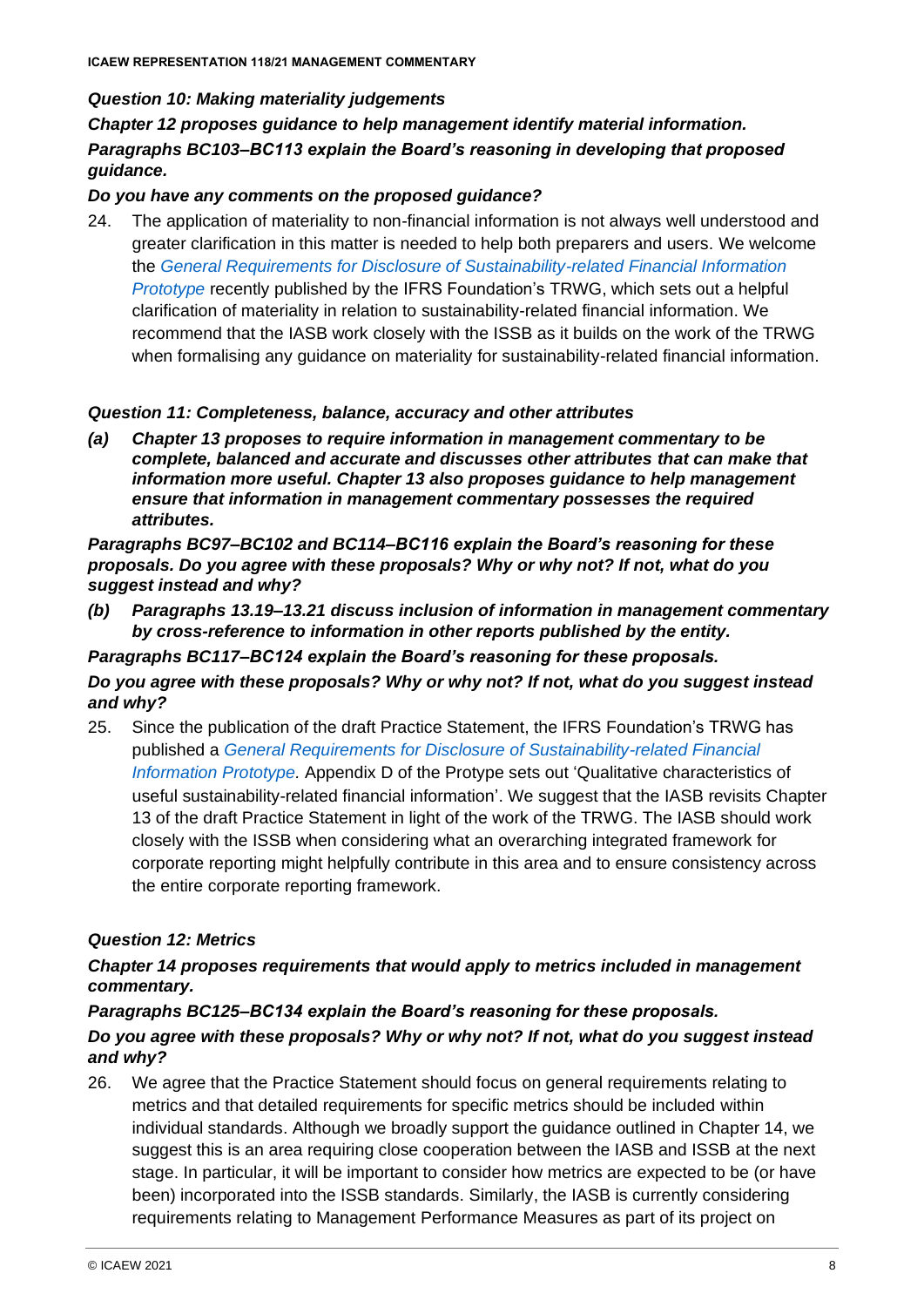*Primary Financial Statements,* which may also be relevant when considering an overarching framework for integrated corporate reporting.

### *Question 13—Examples of information that might be material*

*Material information needed to meet the disclosure objectives set out in Chapters 5–10 will depend on the entity and its circumstances. Chapter 15 proposes examples of information that might be material.* 

*Paragraphs BC80–BC81 explain the Board's reasoning for these proposals.* 

*Do you expect that the proposed examples would help management to identify material information that management commentary might need to provide to meet disclosure objectives for information about:* 

- *(a) the entity's business model;*
- *(b) management's strategy for sustaining and developing that business model;*
- *(c) the entity's resources and relationships;*
- *(d) risks to which the entity is exposed;*
- *(e) the entity's external environment; and*
- *(f) the entity's financial performance and financial position?*

#### *If not, what alternative or additional examples do you suggest? Do you have any other comments on the proposed examples?*

27. We believe that Chapter 15 *Examples of information that might be material* provides some useful guidance, in particular providing insights over what might be material to enterprise value creation over the longer term. However, we suggest it would make more sense for this guidance to be presented outside of the future Practice Statement (or its successor). It could, for example, be presented as separate guidance on materiality which, as noted elsewhere in our response, is an area where clarification is likely to be helpful when it comes to nonfinancial information.

### *Question 14—Effective date*

*Paragraph 1.6 proposes that the Practice Statement would supersede IFRS Practice Statement 1 Management Commentary (issued in 2010) for annual reporting periods beginning on or after the date of its issue. This means that the Practice Statement would be effective for annual reporting periods ending at least one year after the date of its issue.* 

*Paragraphs BC135–BC137 explain the Board's reasoning for this proposal. Do you agree with the proposed effective date?* 

#### *Why or why not? If not, what effective date do you suggest and why?*

28. In light of our views regarding the future direction of this project we do not comment here on the proposals relating to the effective date.

### *Question 15—Effects analysis*

- *(a) Paragraphs BC139–BC177 of the Basis for Conclusions accompanying the Exposure Draft analyse the expected effects of the proposals in this Exposure Draft. Do you have any comments on that analysis?*
- *(b) Paragraphs BC18–BC22 discuss the status of the Practice Statement. They note that it would be for local lawmakers and regulators to decide whether to require entities within their jurisdiction to comply with the Practice Statement. Are you aware of any local legal or regulatory obstacles that would make it difficult for entities to comply with the Practice Statement?*
- 29. We do not comment here on any local legal or regulatory obstacles. However, we would like to take this opportunity to note that, regardless of any potential obstacles. we believe the